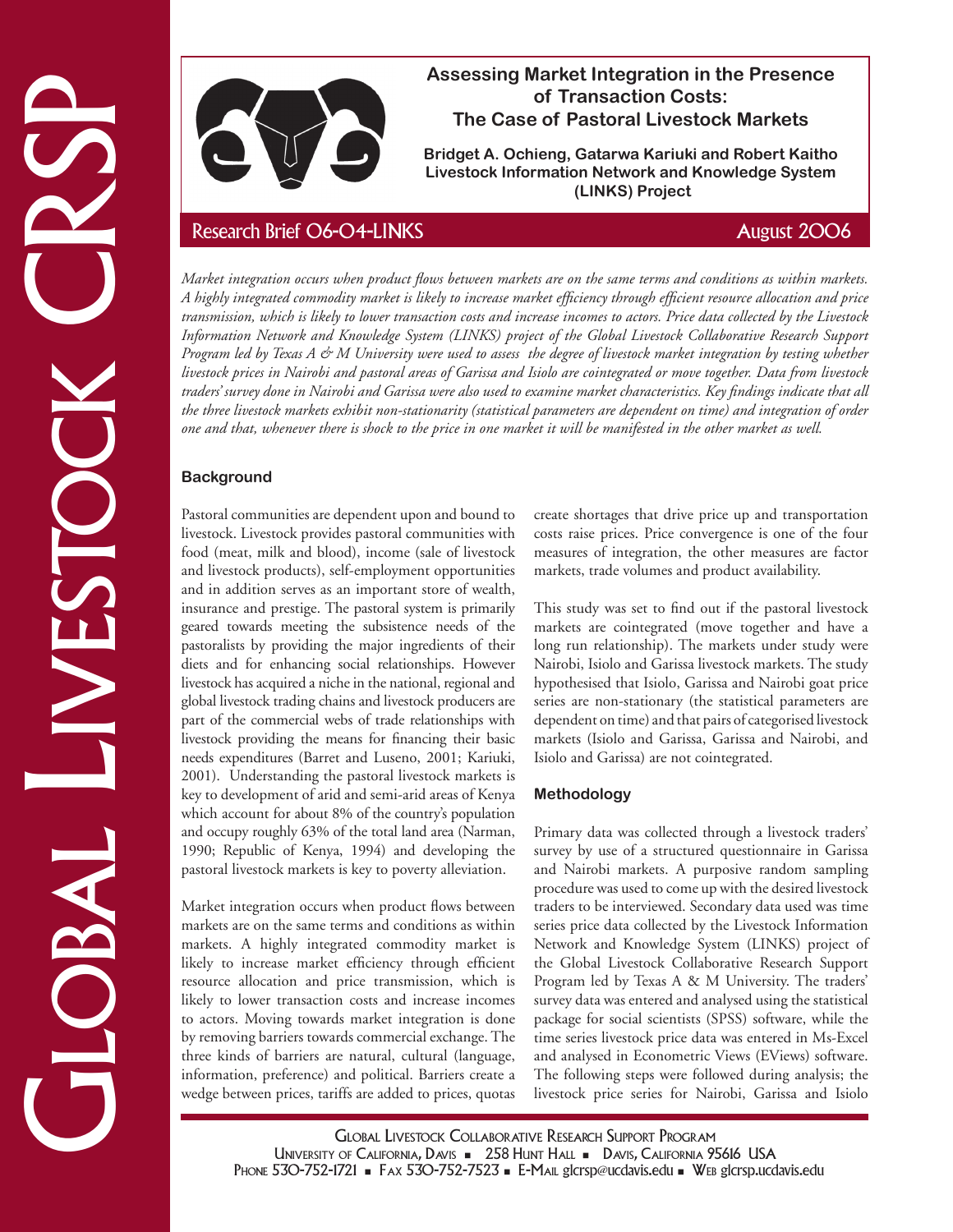were tested for stationarity using the Augmented Dickey-Fuller (ADF) unit root test. After confirmation of nonstationarity the price series were tested for cointegration using the Johansen method (1988).

### **Results**

Descriptive analyses done on the traders survey data provide information on the market characteristics indicated that most pastoral livestock markets were under the control of local authorities in terms of the general management. Traders pay market cess to the local authority for maintenance of various facilities. Livestock trade is done by men in the most productive age bracket of 15 to 49 years old. The mean age of the livestock traders interviewed was 40 years. Maasai and Somali are the predominant tribes supplying livestock to Nairobi and Garissa markets respectively. All of the goats and sheep traders interviewed operating in Nairobi market also operate in other markets as well.

Cattle brought to Garissa market are sourced from Wajir district and a few from within Garissa while the small stock like sheep and goats are from within Garissa district, areas of Dadaab, Modogashe and Shantaabak. Trekking is the most preferred mode of transporting animals to the market. At Dagorreti market in Nairobi, most stocks are from Narok, while another smaller percentage come from Ewaso Nyiro and Kajiado. However, the small stock (goats and sheep) are sourced from Wajir, Marsabit, Garissa, Somali and Samburu. In the Nairobi market, most goats and sheep are brought by trucks.

Most of the traders interviewed preferred to use information from people known to them at a personal level in the business, 60% in Garissa and 80% in Nairobi. However, in the marketing chain, brokers are also used in selling and sourcing animals at an agreed fee. The brokers reduce the search and negotiation times in buying and selling of animals. The brokerage fees for selling a goat or sheep is Ksh 20 while that for cattle is Ksh 100. In general, a livestock trader incurs the costs in the course of livestock trading: storage, transport costs for trekking and trucking animals, market cess, loading and offloading costs. Since most of the animals go straight to the next market after sourcing, only 25% of the traders spent money on storage which was on average between Ksh 250 and 750. Transportation to the terminal market was cited as a major cost to the trade. It costs from between Ksh 18,000 to Ksh 25,000 to hire a ten ton lorry load of cattle or sheep from Garissa or Isiolo to Nairobi irrespective of the number of animals on the truck.

The livestock price trend analysis showed that Nairobi cattle and goat prices were higher than Garissa and Isiolo prices during the period under study (February 2003 to December 2004). Nairobi cattle and goat prices were even higher during the months when Garissa and Isiolo markets were under quarantine. Econonometric analysis (Eviews) shows that Nairobi, Garissa and Isiolo time series price data are non-stationary and are integrated of order one. The cointegration tests using Johansen procedure (Table 1) show that there is cointegration between Isiolo and Nairobi goat markets as well as Garissa and Nairobi goat markets and no cointegration between Isiolo and Garissa markets. The presence of cointegration indicates a long run price relationship in the markets, revealing that the prices will move together overtime and converge towards equilibrium in the long run. The results also show that a shock to the price in one market will manifest in the other market as well. The absence of cointegration between Isiolo and Garissa goat markets which are both source markets feeding Nairobi indicate that the two markets are independent of each other and have no long run price relationship. Consequently, a price shock in Isiolo does not mean a corresponding reaction in Garissa market.

| <b>Goat market</b>  | Category   | Eigenvalue | Likelihood Ratio (LR) | Hypothesized No. of<br><b>Cointegrating Equations</b> | <b>Reject or Accept</b><br>the Null Hypothesis |
|---------------------|------------|------------|-----------------------|-------------------------------------------------------|------------------------------------------------|
| Nairobi and Isiolo  | <b>One</b> | 0.25       | 23.02                 | None                                                  | Reject                                         |
| Nairobi and Isiolo  | <b>One</b> | 0.06       | 4.23                  | At most one                                           | Accept                                         |
| Garissa and Nairobi | Two        | 0.23       | 23.90                 | None                                                  | Reject                                         |
| Garissa and Nairobi | Two        | 0.09       | 6.83                  | At most one                                           | Accept                                         |
| Isiolo and Garissa  | Three      | 0.12       | 13.03                 | None                                                  | Accept                                         |
| Isiolo and Garissa  | Three      | 0.06       | 4.60                  | At most one                                           | Reject                                         |
| 5% critical values  |            |            | 19.96                 |                                                       |                                                |
| 5% critical values  |            |            | 9.24                  |                                                       |                                                |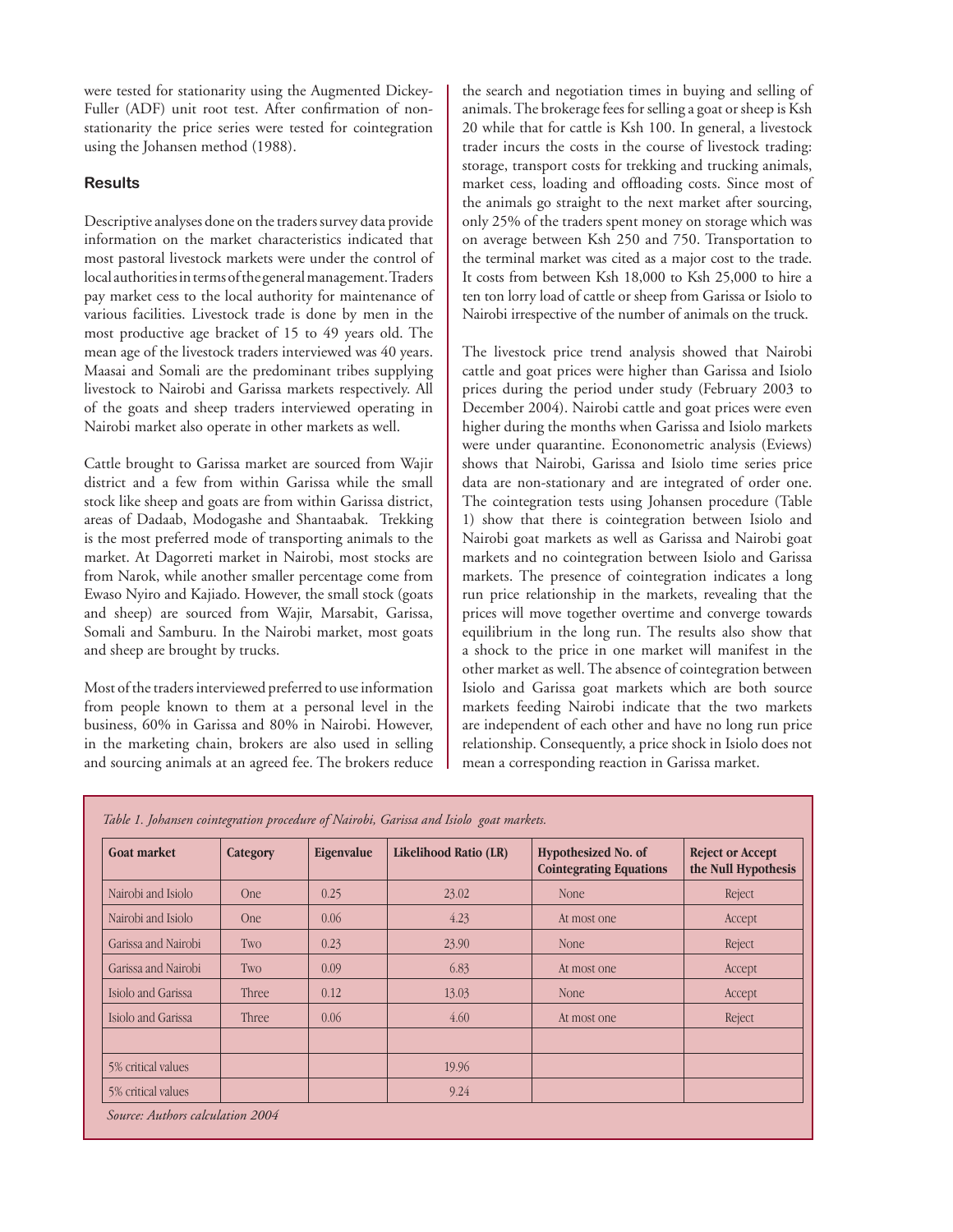The cointegration relationship and vector error correction model showed that Isiolo and Garissa market prices have a positive long run relationship with Nairobi goat market prices.

Granger Causality tests were done on the market prices. The test for Granger Causality involves examining whether lagged values of one series have significant in-sample explanatory power for another variable. Granger Causality showed that Isiolo goat prices granger cause Nairobi prices but not vice versa and that Garissa does not granger cause Nairobi prices. This provides a proof of the direction of price flow from the source market to the terminal market as it implies that whenever there is a positive change in Isiolo goat market, the Nairobi goat market reacts to that change positively. The goat volumes from Garissa market is not large enough to affect the Nairobi market prices.

## **Conclusions**

The main conclusions from the study are that Isiolo and Nairobi, and Garissa and Nairobi goat markets are cointegrated and have a long run price relationship. However, the direction of the relation differs. Isiolo and Nairobi have a positive long run relationship while Garissa and Nairobi have a negative long run relationship. Consequently, whenever there is shock to the price in one market it will be manifested in the other market as well.

# **Practical Recommendations**

- The goat and cattle price trend shows that whenever the government imposes quarantine in the source markets, then the terminal market prices go up. For example, Nairobi prices rose up when Isiolo and Garissa markets were on quarantine.
- Since the source markets (Garissa and Isiolo) have a long run relationship with the terminal markets (Nairobi), it is important for the government to focus on development of these source markets especially for supply to Nairobi.
- Results showed that there is positive cointegration between Isiolo and Nairobi goat market. This means that if Isiolo goat prices go up, then Nairobi goat prices will also increase.
- Survey results indicate that trekking is the most preferred mode of transport for cattle to the primary markets in Isiolo and Garissa markets hence the government and other development agencies should focus on developing the stock trekking routes to include watering points.

Reducing lorry transport costs means increased incomes for the pastoral communities. The government should look into ways of reducing the cost of diesel as well as investing on having better road networks.

## **References**

Barrett C.B. and W.K. Luseno. 2001. "Decomposing Producer Price Risk: An Analysis of Livestock Markets in Northern Kenya," Paper presented at the annual meeting of the Western Agricultural Economics Associations, July 2001, Logan, Utah.

Johansen, S. 1988. "Statistical Analysis of Cointegration Vectors." *Journal of Economic Dynamics and Control,* Vol. 12, 231-254.

Kariuki, G.A. 2001. "Traditional Management of Malignant Catarrhal Fever Among the Maasai of Kajiado District, Kenya." Master's thesis, Institute of African Studies, University of Nairobi.

Narman, A. 1990. "Pastoral Peoples and the Provision of Education Facilities: A Case of Kenya." *Nomadic Peoples*, 25/27: 108-124.

Republic of Kenya.1994. Kenya Population Census, 1989. Nairobi, Kenya: Government Printer.